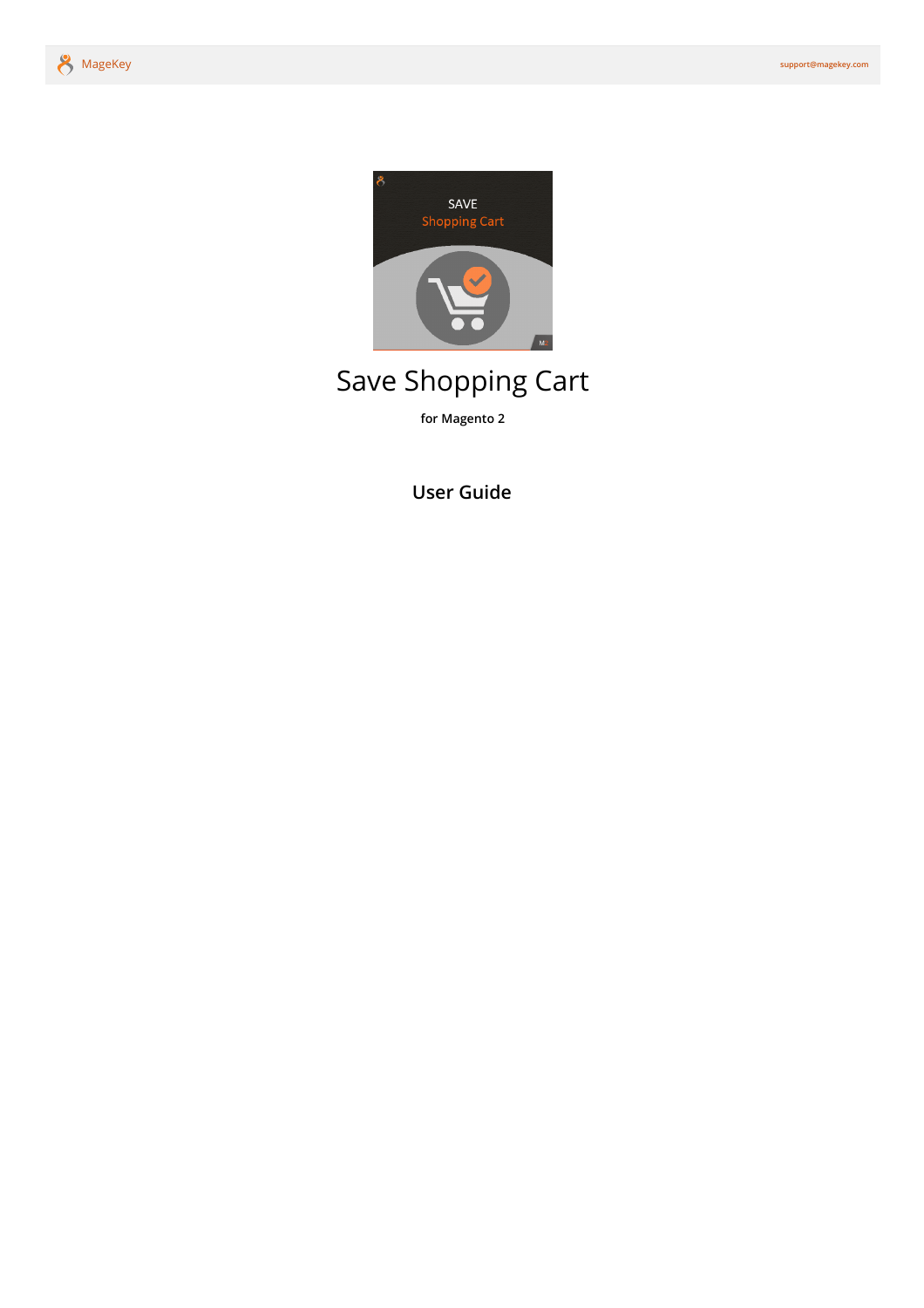#### <span id="page-1-0"></span>**Table of contents:**

| Overview                                    |  |
|---------------------------------------------|--|
|                                             |  |
| Save Shopping Cart<br>Restore Shopping Cart |  |
| Administration                              |  |
| Manage Carts                                |  |
| <b>View Cart</b>                            |  |
| Configuration                               |  |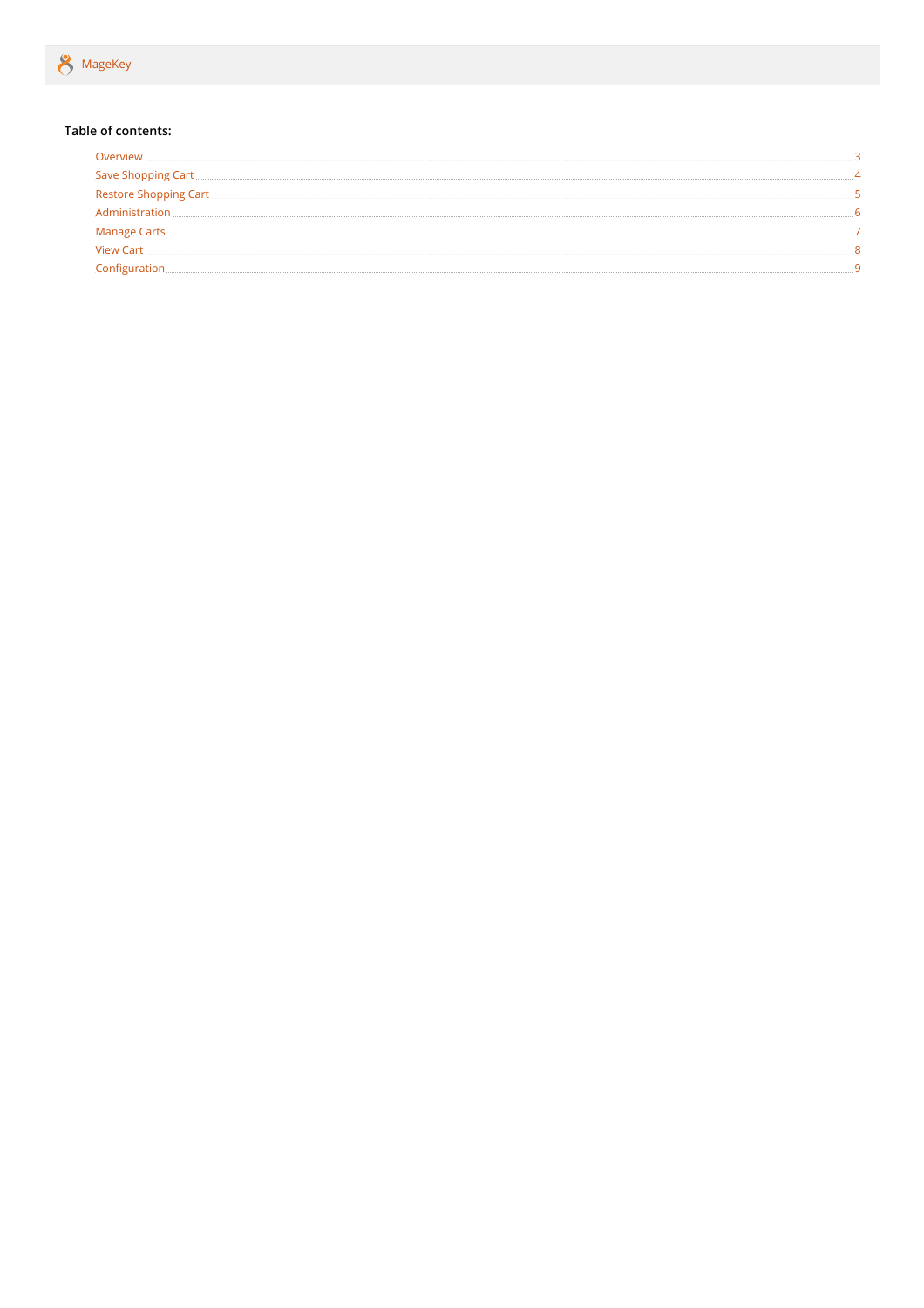

#### <span id="page-2-0"></span>**Overview**

The Save Shopping Cart extension will allow your customers to save their shopping carts for later or to duplicate previous orders. Add products to the shopping cart and select the "Save Shopping Cart" button. Customer will be able to save shopping cart on Minicart popup or on Shopping Cart page.



Carts can be viewed and accessed from the "Customer Accounts" page by selecting the "Saved Shopping Carts" link in the "My Account" navigation.

| <b>Account Dashboard</b>                          | My Saved Carts   |                |                                                   |                                      |  |  |  |
|---------------------------------------------------|------------------|----------------|---------------------------------------------------|--------------------------------------|--|--|--|
| My Orders                                         |                  |                |                                                   |                                      |  |  |  |
| My Downloadable Products                          | Date             | <b>Name</b>    |                                                   |                                      |  |  |  |
| My Wish List                                      | 11/3/17, 4:32 PM | #2017103183238 | Restore Cart<br><b>View Cart</b><br>Delete        | Get shared link<br><b>Print Cart</b> |  |  |  |
| <b>Address Book</b><br><b>Account Information</b> | 11/3/17, 3:14 PM | #2017103171445 | Restore Cart<br>Delete<br><b>View Cart</b>        | Get shared link<br><b>Print Cart</b> |  |  |  |
| <b>Stored Payment Methods</b>                     | 11/3/17, 3:14 PM | #2017103171438 | <b>Restore Cart</b><br>Delete<br><b>View Cart</b> | Get shared link<br><b>Print Cart</b> |  |  |  |
| <b>Billing Agreements</b>                         | 11/3/17, 3:12 PM | #2017103171231 | <b>Restore Cart</b><br>Delete<br><b>View Cart</b> | Get shared link<br><b>Print Cart</b> |  |  |  |
| My Product Reviews                                | 11/3/17, 3:09 PM | #201710317949  | <b>View Cart</b><br>Delete<br><b>Restore Cart</b> | Get shared link<br><b>Print Cart</b> |  |  |  |
| Newsletter Subscriptions                          | 11/3/17, 2:49 PM | #2017103164919 | Restore Cart<br><b>View Cart</b><br>Delete        | Get shared link<br><b>Print Cart</b> |  |  |  |
| <b>My Saved Carts</b>                             |                  |                |                                                   |                                      |  |  |  |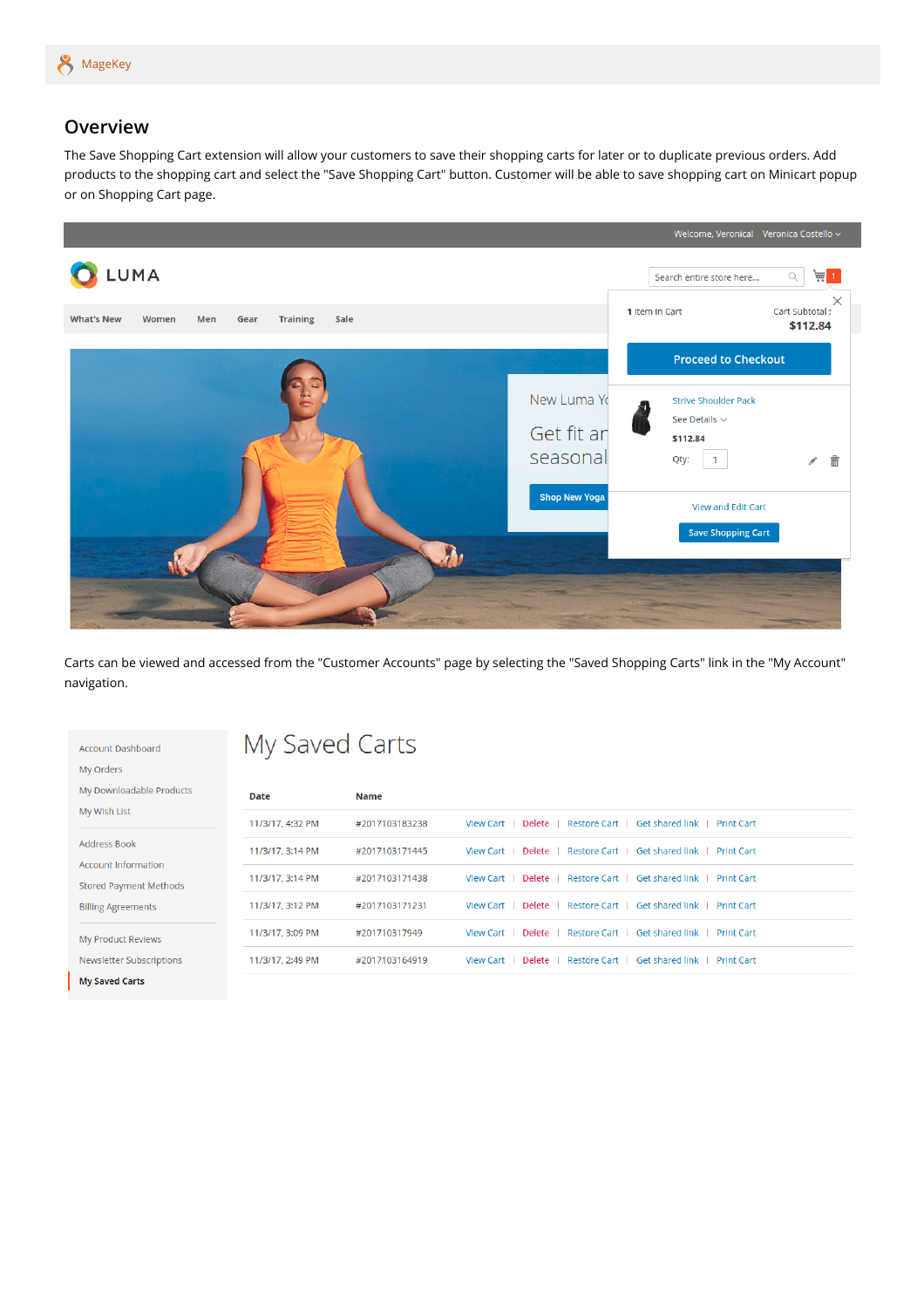

### <span id="page-3-0"></span>**Save Shopping Cart**

Save Shopping Cart extension introduces two ways to saving cart.

#### **Save shopping cart on Minicart popup**



**Save shopping cart on Shopping cart page**

## Shopping Cart

| Item |                                          | <b>Price</b> | Qty | <b>Subtotal</b>             | Summary                           |              |
|------|------------------------------------------|--------------|-----|-----------------------------|-----------------------------------|--------------|
|      | Crown Summit Backpack                    | \$57.00      |     | \$57.00                     | <b>Estimate Shipping and Tax</b>  | $\checkmark$ |
|      | Option Field: My field                   |              |     |                             | Subtotal                          | \$57.00      |
|      | <b>Option Area: My area</b>              |              |     |                             | Tax                               | \$0.00       |
|      | <b>Option File: 10.png 355 x 798 px.</b> |              |     |                             | <b>Order Total</b>                |              |
|      | Option Drop Down: Custom Option 1        |              |     |                             |                                   | \$57.00      |
|      | Option Radio: Radio Option 1             |              |     |                             |                                   |              |
|      | Option Checkbox: CHeck Value 1           |              |     |                             |                                   |              |
|      | Option Multiselect: Multi 1              |              |     |                             | <b>Proceed to Checkout</b>        |              |
|      | Option Date: Sep 17, 2017                |              |     |                             |                                   |              |
|      | Optino Date and Time: 10/14/17, 11:17 AM |              |     |                             | Check Out with Multiple Addresses |              |
|      | Option Time: 8:15 AM                     |              |     |                             |                                   |              |
|      |                                          |              |     |                             |                                   |              |
|      |                                          |              |     | 侖<br>$\mathcal{P}$          |                                   |              |
|      |                                          |              |     | <b>Update Shopping Cart</b> |                                   |              |
|      |                                          |              |     | <b>Save Shopping Cart</b>   |                                   |              |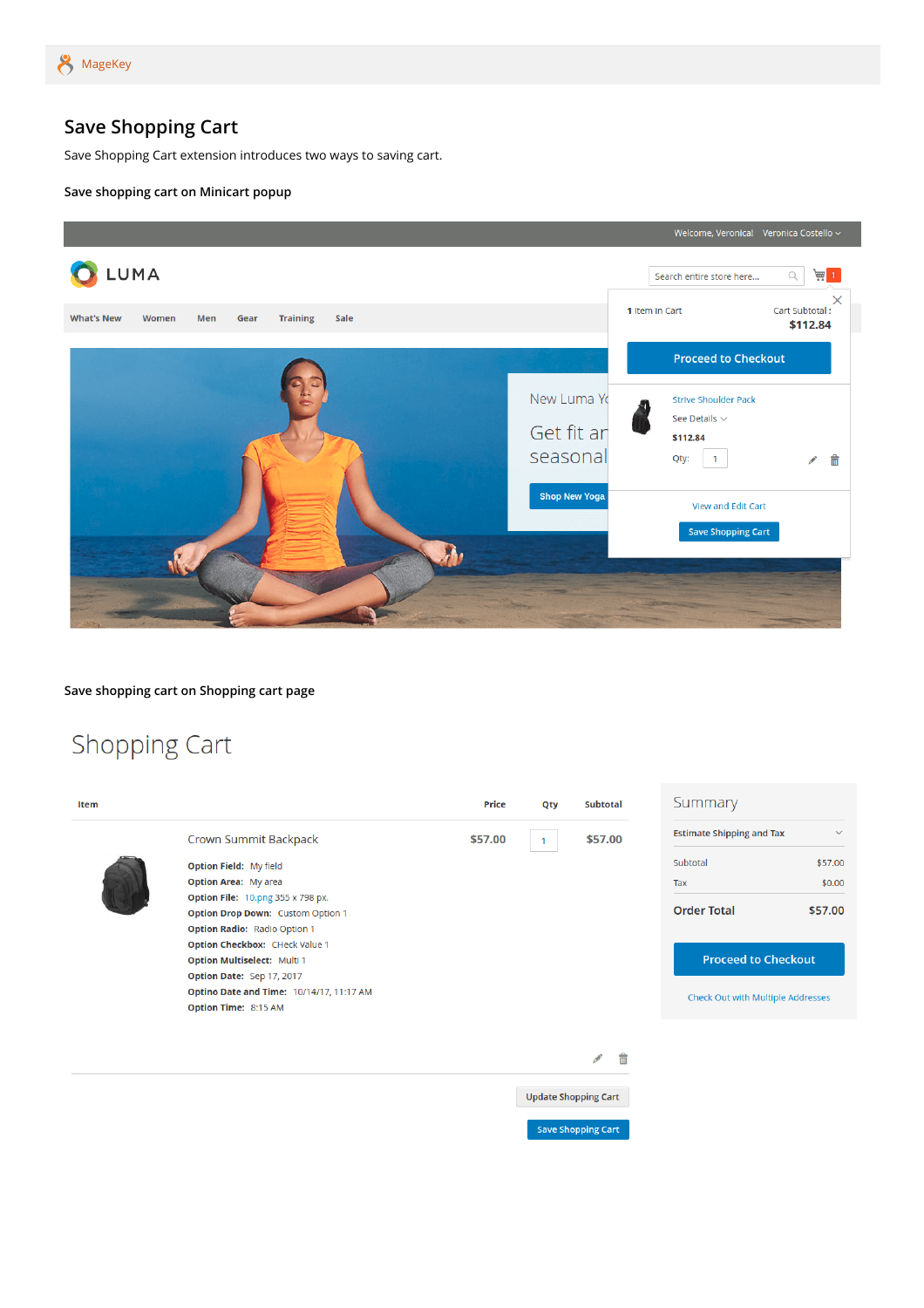## <span id="page-4-0"></span>**Restore Shopping Cart**

**Restore saved shopping cart on "My Saved Carts" page in "My Account" navigation**

| <b>Account Dashboard</b><br>My Orders             | #2017103183238                                                                                                                                                                                                                                                        |            |     |                        |
|---------------------------------------------------|-----------------------------------------------------------------------------------------------------------------------------------------------------------------------------------------------------------------------------------------------------------------------|------------|-----|------------------------|
| My Downloadable Products<br>My Wish List          | Back to Carts   Delete  <br><b>Restore Cart</b>                                                                                                                                                                                                                       | Print Cart |     | <b>Get shared link</b> |
| <b>Address Book</b><br><b>Account Information</b> | Item                                                                                                                                                                                                                                                                  | Price      | Qty | Subtotal               |
| <b>Stored Payment Methods</b>                     | <b>Strive Shoulder Pack</b>                                                                                                                                                                                                                                           | \$112.84   | 1   | \$112.84               |
| <b>Billing Agreements</b>                         | Text Field: My text value                                                                                                                                                                                                                                             |            |     |                        |
|                                                   | Text Area: My area value                                                                                                                                                                                                                                              |            |     |                        |
| My Product Reviews                                | File Option: home-main.jpg 1280 x 460 px.                                                                                                                                                                                                                             |            |     |                        |
| <b>Newsletter Subscriptions</b>                   | Drop Down Option: Value 1                                                                                                                                                                                                                                             |            |     |                        |
| <b>My Saved Carts</b>                             | Radio Button: Radio Value 2<br>Checkbox Option: Check Value 1, Check Value 2                                                                                                                                                                                          |            |     |                        |
|                                                   | Multiple Select Option: Multi Value 1                                                                                                                                                                                                                                 |            |     |                        |
|                                                   | Date Option: May 11, 2017                                                                                                                                                                                                                                             |            |     |                        |
|                                                   | Date & Time Option: 5/11/17, 9:10 AM                                                                                                                                                                                                                                  |            |     |                        |
|                                                   | Time Option: 10:00 AM                                                                                                                                                                                                                                                 |            |     |                        |
| <b>Compare Products</b>                           |                                                                                                                                                                                                                                                                       |            |     |                        |
| You have no items to compare.                     |                                                                                                                                                                                                                                                                       |            |     |                        |
|                                                   | <b>Test Virtual</b>                                                                                                                                                                                                                                                   | \$57.60    | 1   | \$57.60                |
| My Wish List                                      | Text Field: My text value                                                                                                                                                                                                                                             |            |     |                        |
|                                                   | Text Area: My area value                                                                                                                                                                                                                                              |            |     |                        |
| You have no items in your wish list.              | File Option: home-main.jpg 1280 x 460 px.                                                                                                                                                                                                                             |            |     |                        |
|                                                   | <b>Drop Down Option: Value 1</b>                                                                                                                                                                                                                                      |            |     |                        |
|                                                   | Radio Button: Radio Value 1<br>Checkbox Option: Check Value 1                                                                                                                                                                                                         |            |     |                        |
|                                                   | Multiple Select Option: Multi Value 2                                                                                                                                                                                                                                 |            |     |                        |
|                                                   | Date Option: Feb 12, 2017                                                                                                                                                                                                                                             |            |     |                        |
|                                                   | Date & Time Option: 10/26/17, 9:17 AM                                                                                                                                                                                                                                 |            |     |                        |
|                                                   | Time Option: 10:13 AM                                                                                                                                                                                                                                                 |            |     |                        |
|                                                   | Sprite Yoga Companion Kit<br>Sprite Foam Yoga Brick: 3 x Sprite Foam Yoga Brick \$15.00<br>Sprite Foam Roller: 1 x Sprite Foam Roller \$19.00<br>Sprite Stasis Ball: 2 x Sprite Stasis Ball 65 cm \$54.00<br>Sprite Yoga Strap: 1 x Sprite Yoga Strap 10 foot \$21.00 | \$109.00   | 1   | \$109.00               |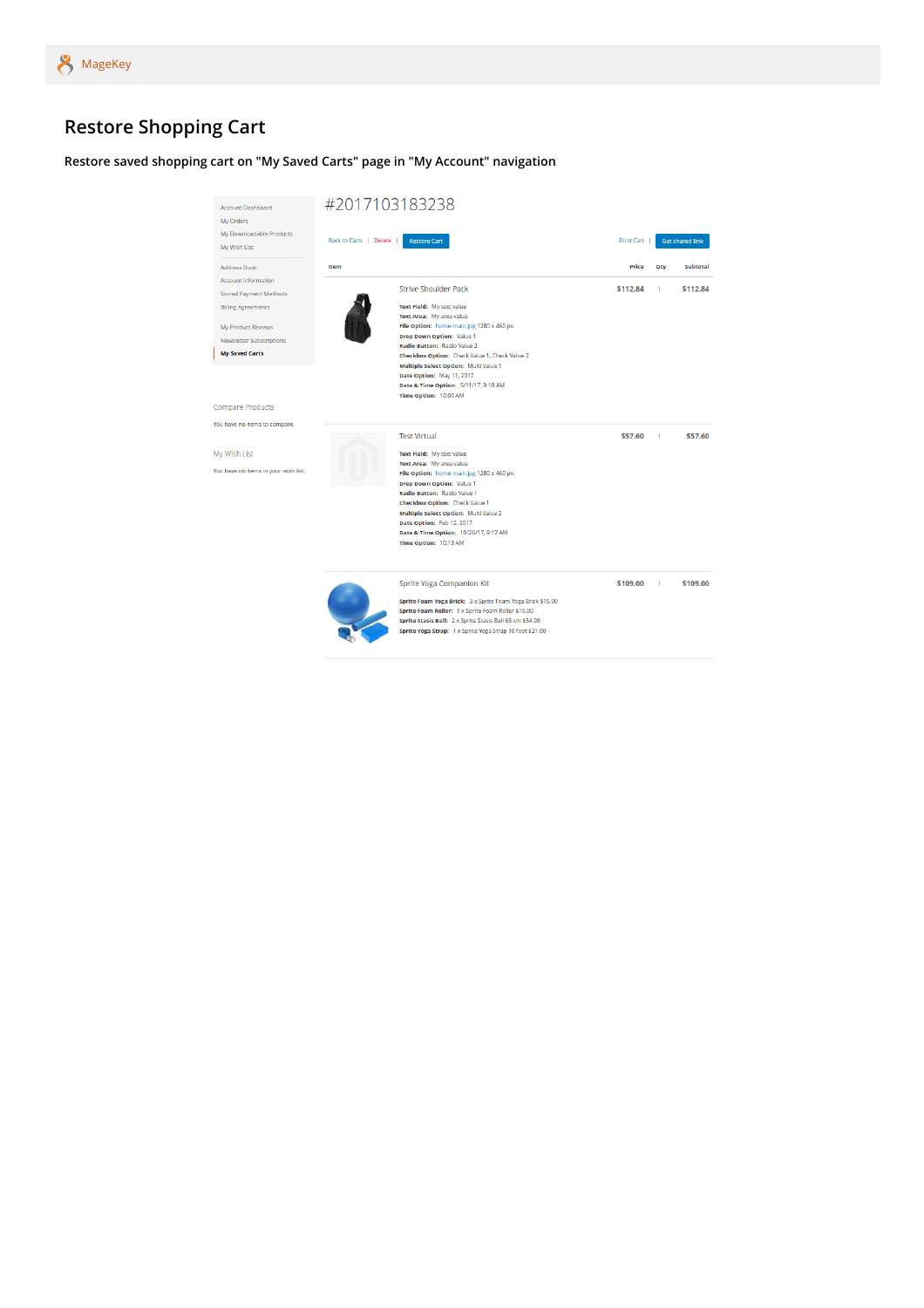

#### <span id="page-5-0"></span>**Administration**

Save Shopping Cart introduces its sections under **Sales > Save Cart** menu. The extension comes with 2 sections:

- **View Carts** allows administrator to manage saved cart
- **Configuration** allows administrator to setup the module

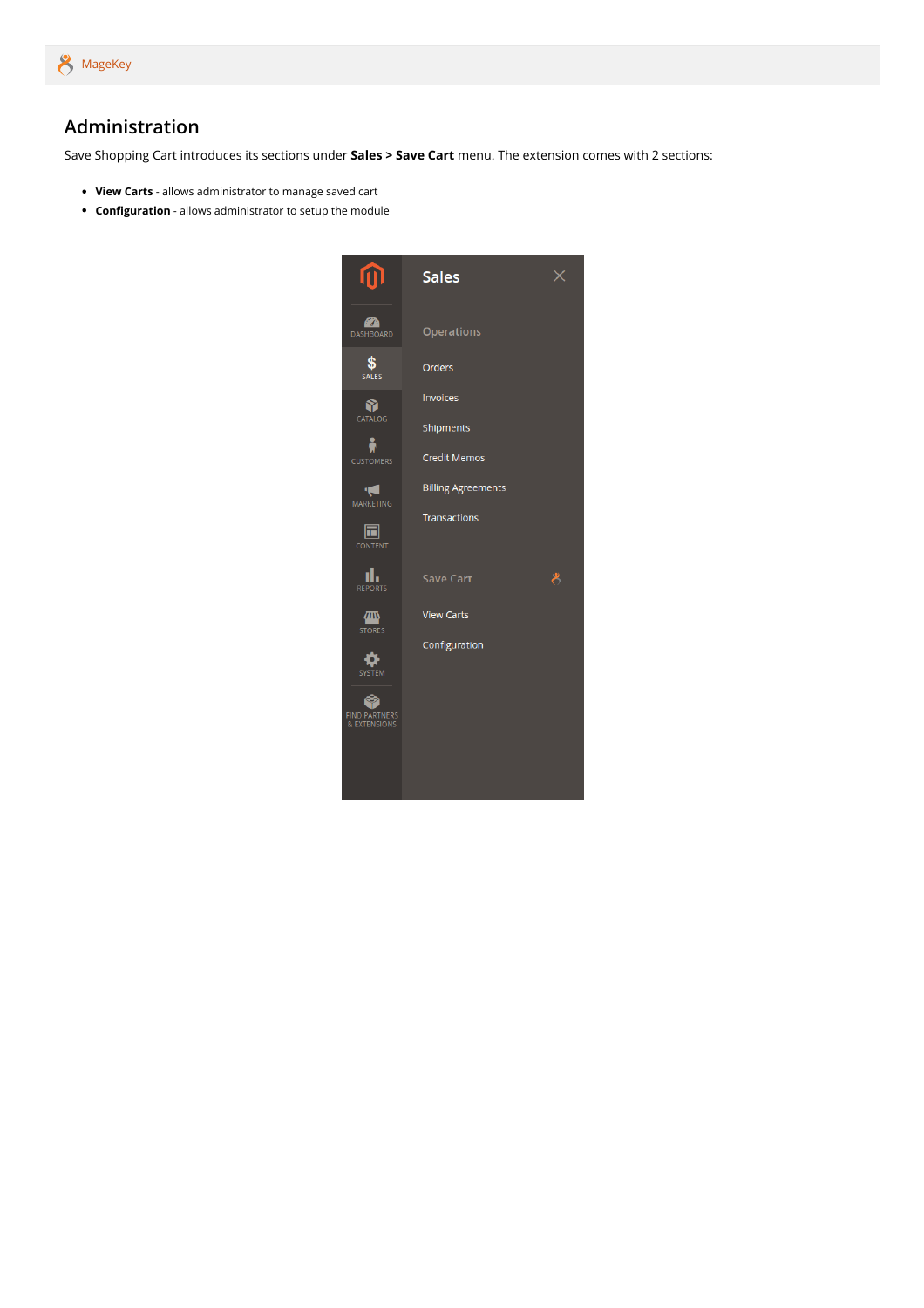

## <span id="page-6-0"></span>**Manage Carts**

Navigate to **Sales > Save Cart > View Carts** section.

|         | <b>Saved Carts</b> |                                 |                         |                                                                                      |                        | Q                                                                        | $\mathbf 1$ admin $\mathbf$                       |
|---------|--------------------|---------------------------------|-------------------------|--------------------------------------------------------------------------------------|------------------------|--------------------------------------------------------------------------|---------------------------------------------------|
|         |                    |                                 |                         |                                                                                      |                        |                                                                          | Reload                                            |
| Actions |                    | 2 records found<br>$\mathbf{v}$ |                         |                                                                                      |                        | Filters<br><b>←</b> Default View ▼<br>20<br>$\sim$<br>$\bullet$ per page | $\bullet$ Columns $\bullet$<br>of 1 $\rightarrow$ |
| ╦       | ID                 | <b>Cart Name</b>                | <b>Customer / Guest</b> |                                                                                      | <b>Last Email Sent</b> | <b>Created At</b>                                                        | <b>Action</b>                                     |
| $\Box$  |                    |                                 |                         |                                                                                      |                        |                                                                          |                                                   |
|         | $\overline{2}$     | #201710317949                   | <b>GUEST</b>            | Guest Id: 2<br>john.doe5@example.com<br>Create Customer   Assign Customer            | Nov 3, 2017 3:09:52 PM | Nov 3, 2017 3:09:51 PM                                                   | Select $\triangle$<br>View<br>Send Email          |
| $\Box$  |                    | #2017103164919                  | <b>CUSTOMER</b>         | Customer Id: 1<br>roni_cost@example.com<br>Veronica Costello<br><b>Edit Customer</b> | Nov 3, 2017 2:58:38 PM | Nov 3, 2017 2:49:21 PM                                                   | Create<br>Customer<br>Assign<br>Customer          |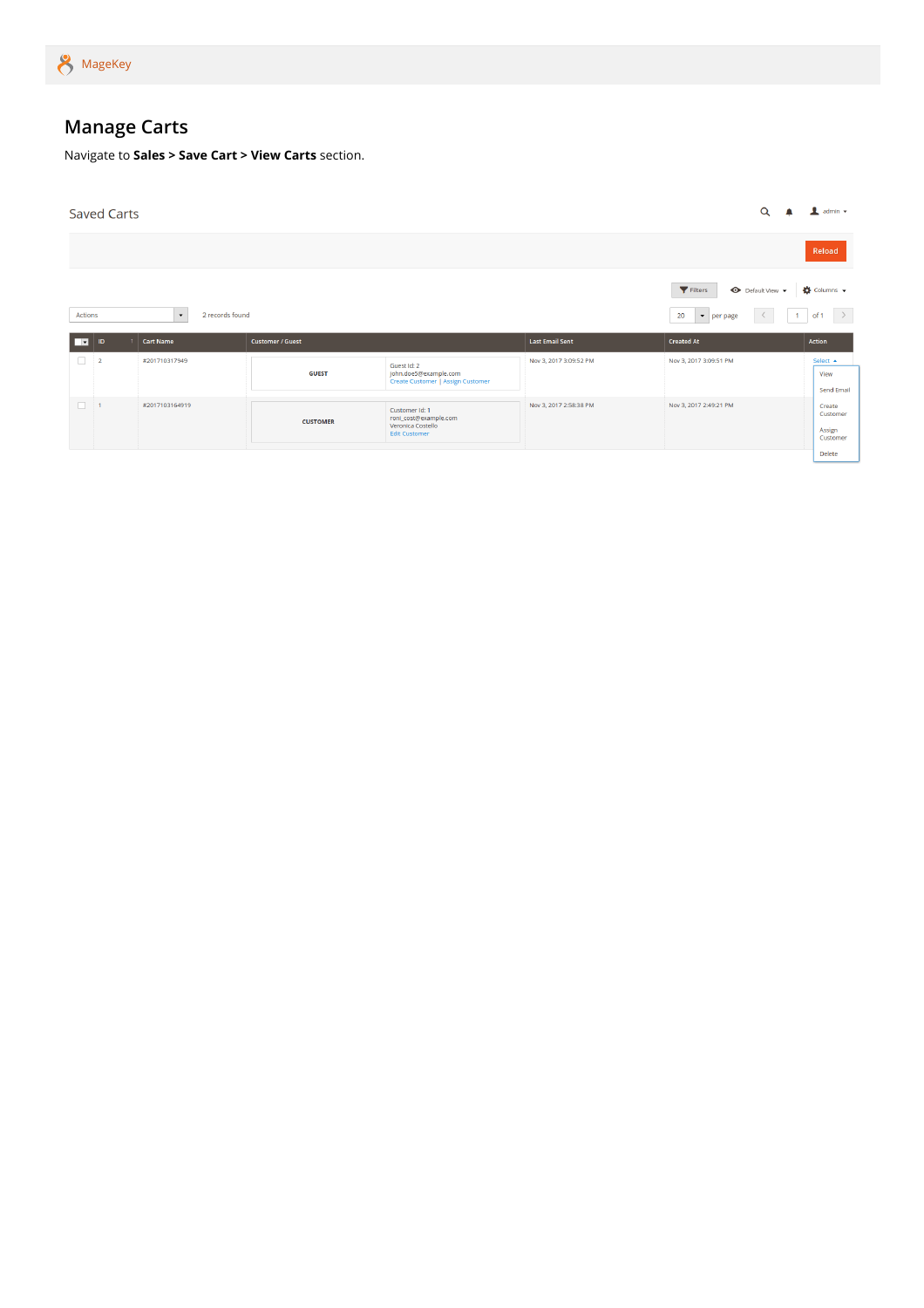

## <span id="page-7-0"></span>**View Cart**

The Saved Cart screen is represented with two settings blocks: General Information and Cart Items

|                            |                                                                                                                                                                                                                                                                                                                                                                                      |                         | $\leftarrow$ Back | <b>Delete Cart</b> | <b>Create Order</b>                       | Send Email |
|----------------------------|--------------------------------------------------------------------------------------------------------------------------------------------------------------------------------------------------------------------------------------------------------------------------------------------------------------------------------------------------------------------------------------|-------------------------|-------------------|--------------------|-------------------------------------------|------------|
|                            |                                                                                                                                                                                                                                                                                                                                                                                      |                         |                   |                    |                                           |            |
| <b>CART INFORMATION</b>    | <b>Cart Details</b>                                                                                                                                                                                                                                                                                                                                                                  |                         |                   |                    |                                           |            |
| <b>General Information</b> | Cart ID $-7$                                                                                                                                                                                                                                                                                                                                                                         |                         |                   |                    |                                           |            |
| Cart Items                 | <b>Cart Name</b>                                                                                                                                                                                                                                                                                                                                                                     | #2017103183238          |                   |                    |                                           |            |
|                            | <b>Last Email Sent</b>                                                                                                                                                                                                                                                                                                                                                               | Nov 3, 2017, 4:32:41 PM |                   |                    |                                           |            |
|                            | <b>Created Date</b>                                                                                                                                                                                                                                                                                                                                                                  | Nov 3, 2017, 4:32:40 PM |                   |                    |                                           |            |
|                            | <b>Customer Details</b>                                                                                                                                                                                                                                                                                                                                                              |                         |                   |                    |                                           |            |
|                            | <b>Customer ID</b>                                                                                                                                                                                                                                                                                                                                                                   | $\overline{1}$          |                   |                    |                                           |            |
|                            | Email                                                                                                                                                                                                                                                                                                                                                                                | roni_cost@example.com   |                   |                    |                                           |            |
|                            | <b>First Name</b>                                                                                                                                                                                                                                                                                                                                                                    | Veronica                |                   |                    |                                           |            |
|                            |                                                                                                                                                                                                                                                                                                                                                                                      | Costello                |                   |                    |                                           |            |
|                            | <b>Last Name</b>                                                                                                                                                                                                                                                                                                                                                                     | <b>Edit Customer</b>    |                   |                    |                                           |            |
|                            |                                                                                                                                                                                                                                                                                                                                                                                      |                         |                   |                    |                                           |            |
|                            |                                                                                                                                                                                                                                                                                                                                                                                      |                         |                   |                    |                                           |            |
|                            |                                                                                                                                                                                                                                                                                                                                                                                      |                         |                   | $\leftarrow$ Back  | <b>Delete Cart</b><br><b>Create Order</b> | Send Email |
| <b>CART INFORMATION</b>    | Item                                                                                                                                                                                                                                                                                                                                                                                 |                         |                   | Price              | Qty<br>Subtotal                           |            |
| General Information        | <b>Strive Shoulder Pack</b><br>SKU: 24-MB04--                                                                                                                                                                                                                                                                                                                                        |                         |                   |                    |                                           |            |
| <b>Cart Items</b>          | Text Field: My text value<br>Text Area: My area value<br>File Option: home-main.jpg 1280 x 460 px.<br>Drop Down Option: Value 1<br>Radio Button: Radio Value 2<br>Checkbox Option: Check Value 1, Check Value 2<br>Multiple Select Option: Multi Value 1<br>Date Option: May 11, 2017<br>Date & Time Option: 5/11/17, 9:10 AM<br>Time Option: 10:00 AM                               |                         |                   | \$112.84           | \$112.84<br>$\mathbf{1}^{\top}$           |            |
|                            | <b>Test Virtual</b><br>SKU: Test Virtual<br>Text Field: My text value<br>Text Area: My area value<br>File Option: home-main.jpg 1280 x 460 px.<br>Drop Down Option: Value 1<br>Radio Button: Radio Value 1<br>Checkbox Option: Check Value 1<br>Multiple Select Option: Multi Value 2<br>Date Option: Feb 12, 2017<br>Date & Time Option: 10/26/17, 9:17 AM<br>Time Option: 10:13 AM |                         |                   | \$57.60            | \$57.60<br>$\mathbf{1}$ .                 |            |
|                            | Sprite Yoga Companion Kit<br>SKU: 24-WG080-24-WG084-24-WG088-24-<br>WG082-blue-24-WG087                                                                                                                                                                                                                                                                                              |                         |                   | \$109.00           | \$109.00<br>$\mathbf{1}$                  |            |
|                            | Sprite Stasis Ball 65 cm<br>SKU: 24-WG082-blue                                                                                                                                                                                                                                                                                                                                       |                         |                   | \$27.00            | \$54.00<br>$\overline{2}$                 |            |
|                            | Sprite Foam Yoga Brick<br>SKU: 24-WG084                                                                                                                                                                                                                                                                                                                                              |                         |                   | \$5.00             | \$15.00<br>$\overline{\mathbf{3}}$        |            |
|                            | Sprite Yoga Strap 10 foot<br>SKU: 24-WG087                                                                                                                                                                                                                                                                                                                                           |                         |                   | \$21.00            | \$21.00<br>$\overline{1}$                 |            |
|                            | Sprite Foam Roller<br>SKU: 24-WG088                                                                                                                                                                                                                                                                                                                                                  |                         |                   | \$19.00            | \$19.00<br>$\mathbf{A}$                   |            |